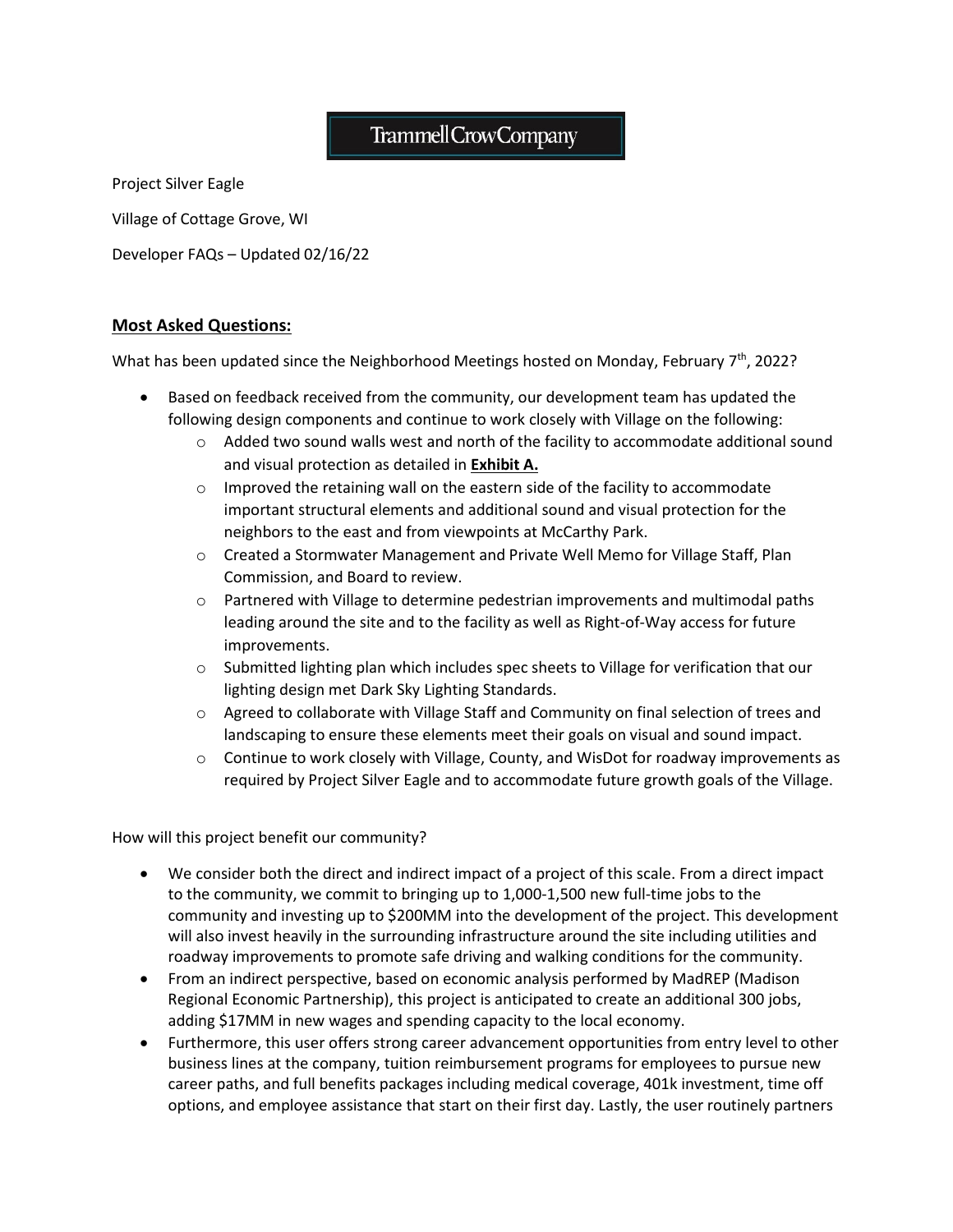with local community organizations to give back. For example, providing PPE to front line emergency workers, schools, and hospitals. The user also partners with local schools to help provide resources for STEAM education.

Who is the proposed tenant?

• We can confirm that the recorded landowner is Amazon.com Services LLC.

What is the visual impact of this building for the local community?

• Our design team has thoughtfully incorporated community feedback into the building design and orientation which includes prominent landscaping, sound walls, retaining walls, and substantial setbacks from the surrounding roadways. Also, this project utilizes roughly 100acres of the 145acre parcel, leaving 45 acres undeveloped as a potential additional buffer. Driving around the site, you will notice that the facility is situated at a lower grade than surrounding roadways and parcels because the topography includes about 31ft vertical decline moving from west to east property lines and a 44ft vertical decline moving from south to north property lines which minimizes the visual presence of the facility. Please reference the perspective views in **Exhibit B**.

What are hourly estimates for traffic volume during Peak Commuter Hours in the morning and evening?

- As a part of the PUD application process, our project has submitted a Municipal Traffic Impact Analysis (TIA) which details how our project will impact the community's existing traffic patterns and plan for the Village's future growth. With the site's proximity to I-94, our project plans for the majority of traffic to flow directly to and from the freeway. In this analysis, our traffic engineers include additional consideration for the community's Peak Commuter Hours in the morning (7-8am) and evening (5-6pm) as people are driving to and from work and school.
- Based on the TIA analysis, the project expects to generate a total of 403 trips during the morning Peak Commuter Hour (7-8am) which includes about 344 passenger vehicle and 59 truck trips. In the evening Peak Commuter Hour (5-6pm), the project is anticipated to generate a total of 436 trips, which includes about 390 passenger vehicle and 46 truck trips. It is important to note that the trip numbers reflect two-way trips into and out of the proposed site.

# **Project Overview:**

What is the current zoning and what is the proposed zoning?

• The site is currently designated as RH - Rural Holding, District, and is located at the northern edge of the Village of Cottage Grove, about 1,000 feet north of Interstate-94. The proposed Project Silver Eagle is looking for Planned Unit Development approval for a warehouse and distribution facility on the northern 100 acres of the full 145 acres. The proposal maintains ~45acres undeveloped adding additional buffer or future development for the adjacent properties north of our site. Based on the Planned Unit Development process, this zoning request is most similar to a P1 Planned Industrial District which is consistent with the Village's Comprehensive Plan which designates this land as Planned Industrial or Commercial District.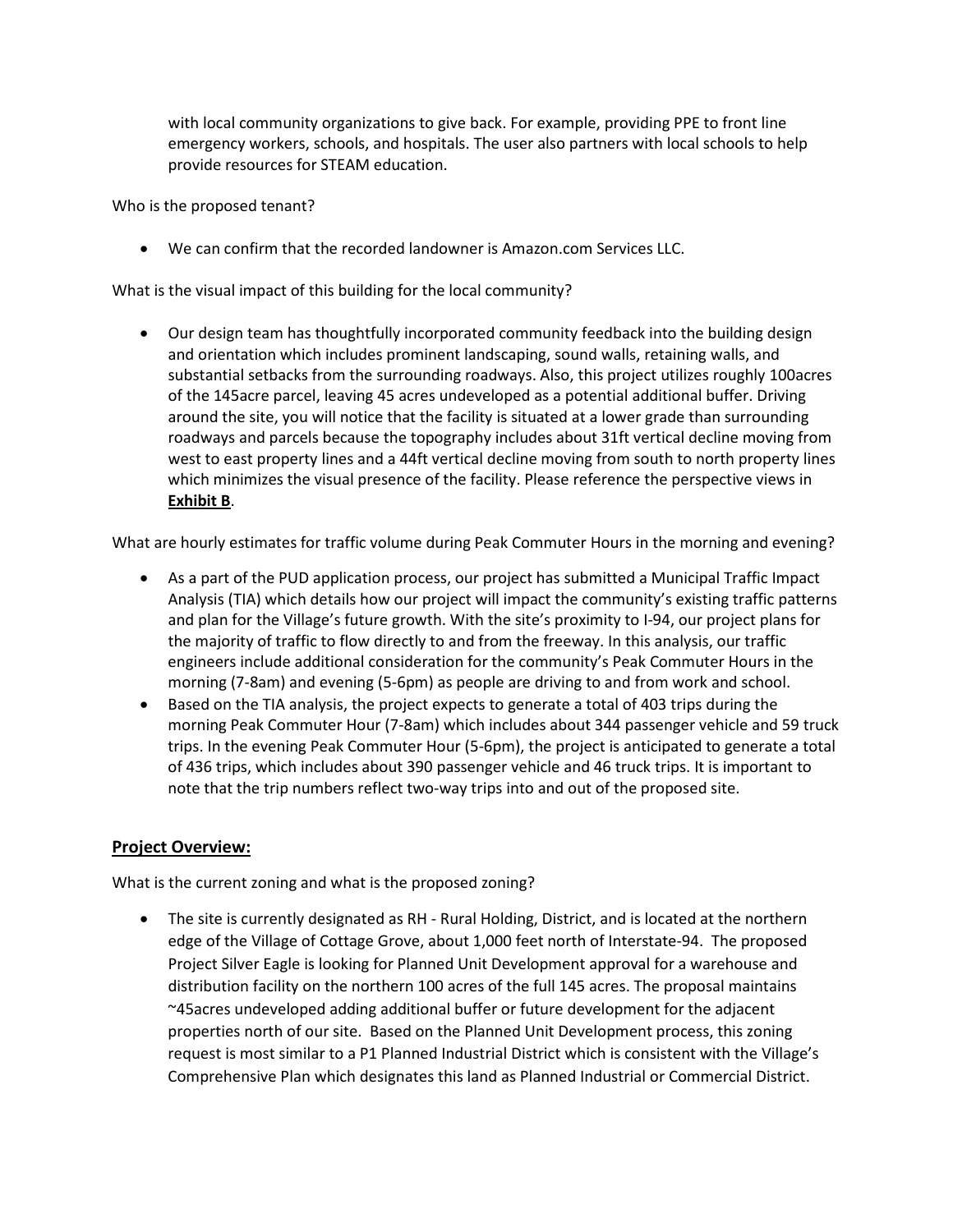How is this building designed?

- The proposed building is designed with a base footprint about 650,000 square feet with a height of ~93ft from base to parapet for the majority of the building. The main volume of the building will be four levels with mezzanines. The total building square footage is approximately 3,421,573 square feet. In addition to the base building, the site plan includes 60 loading docks, 326 trailer parking stalls, and roughly 1,700 car parking stalls. These parking counts are designed far above and beyond the employee count per shift to support smooth shift transitions.
- The site plan also includes thoughtful landscaping design and buffers as well as 15ft retaining wall that extends the western side and portion of the eastern side of the facility. Based on additional feedback from the community, we have added two sound walls around west and north sides of the facility for additional visual and sound protection. From an access standpoint, the proposed traffic will drive on County Rd N and County Rd TT for ingress/egress into the site. The Guard Shack's location on County Rd N will control entry and exit of truck traffic, ensure strong security onsite, and allow for sufficient queuing on site away from the main roadway.

#### How has the Stormwater Management Plan been designed?

- The development proposes the inclusion of a stormwater management system to provide peak runoff rate attenuation, water quality controls for oils and greases and suspended soils, and groundwater recharge measures in accordance with Applicable Codes and Ordinances. The combination of wet 3 ponds and 1 infiltration basin are designed to meet the following design criteria as required by Village and corresponding Jurisdictional Authorities:
	- o *Water Quantity*: Village of Cottage Grove (Dane County) Stormwater Ordinances require that the post construction discharge must not exceed pre-development 1-year, 2-year, 10-year, 100-year, and 200-year storm events.
	- o *Water Quality*: Dane County Stormwater Ordinances require design practices to have a TSS reduction of 80% for new developments resulting from a one-year 24-hour storm event.
	- o *Infiltration*: Dane County Stormwater Ordinances require design practices to infiltrate sufficient runoff volume so that post-development infiltration volume shall be at least 90% of the pre-development infiltration volume based upon average annual rainfall.

How will the design of this facility affect Private Wells adjacent to the site?

• Project Silver Eagle's civil team has thoughtfully designed the stormwater management plan and drainage to flow away from residential private wells. The proposed development impervious surfaces will be directed into the project's stormwater basins located on the southeastern portion of the site. These basins will have applicable liners to contain pollutants removed by the best management practices. The project will also include oil and grease controls. The combination of these practices and topography of the site will meet pretreat stormwater runoff requirements prior to any infiltration practices for groundwater recharge and prevent contamination of private wells.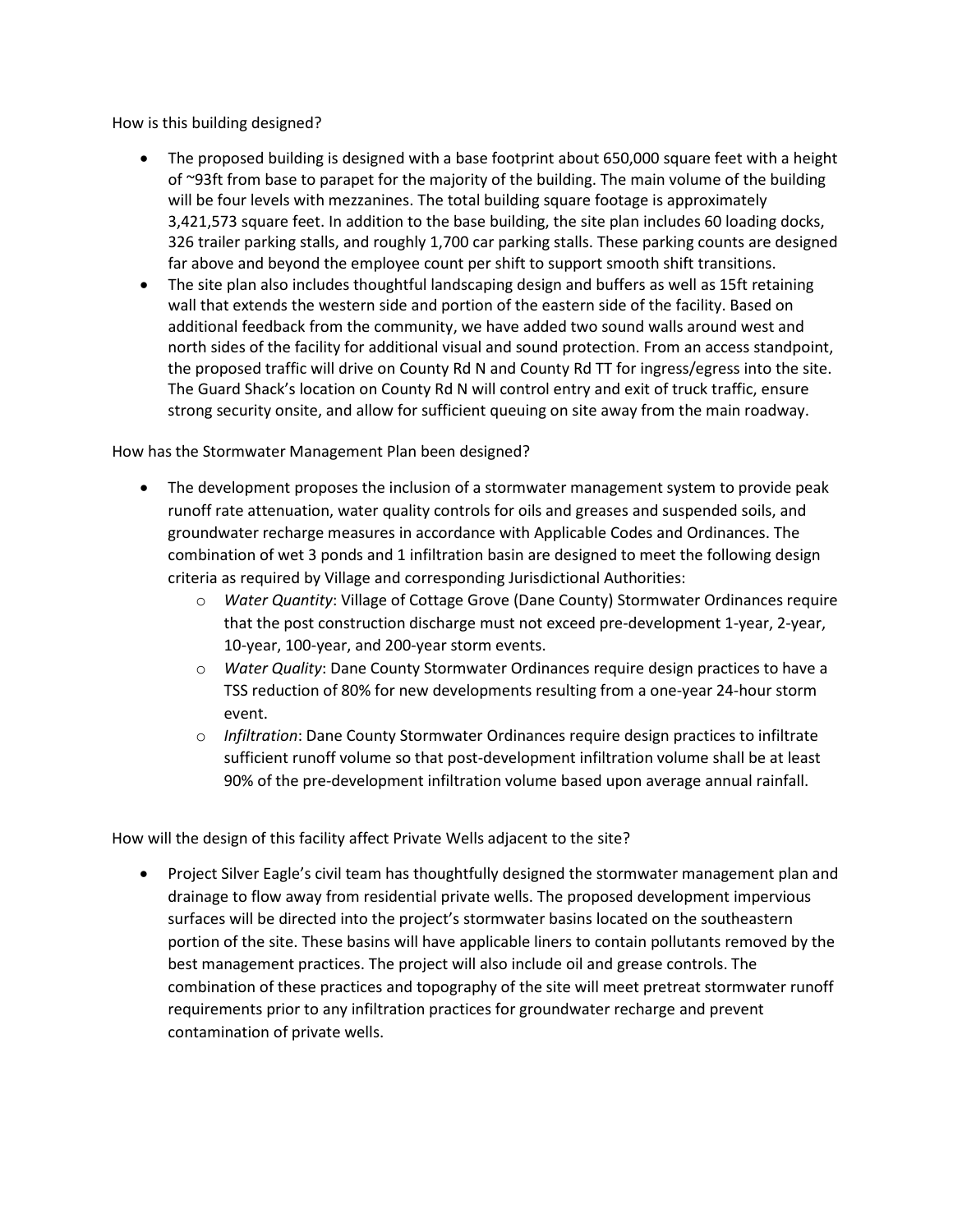Why is the building situated on the western portion of the site? Can it be shifted east?

• The proposed building's orientation has been designed around environmental constraints that exist on the property including wetlands areas, environmental corridor, and conservation easement. These items prohibit development and therefore we have strategically designed to eliminate impacting these environmental considerations; consequently, no we cannot shift the building footprint east. Furthermore, we need to design thoughtfully around residences to the north and east of the building which is another reason why we would not recommend shifting the building east.

How are you managing the "undeveloped areas" with landscaping?

• We appreciate the importance of retaining a visually pleasing environment for the areas that are "undeveloped" on site. For this reason, the undeveloped areas of the site are planned to be seeded with a prairie mixture and then transitioning to a no mow seed mix and/or manicured turf closer to the developed area. The prairie mixture is intended to support native plantings to harness the benefits of naturalized areas rather than turf grass.

### **Business Operations:**

What type of facility operations?

• This proposed project is a new warehouse and distribution facility. The majority of building square footage is devoted to storage of product on the upper levels with conveyance systems connecting all floors of the facility. The building will also include office and office support areas located at the front of the facility.

When will these operations be active?

• The facility will operate 24/7.

How many shifts per day?

• Based on building operations, we anticipate two shifts per day (morning and evening). Typically, the end user will work to align their shift start and end times as well as implement staggered starts to minimize any impact on local traffic commute times.

What types of vehicles will be entering and exiting the site?

• This type of facility is planned to have passenger vehicles and trucks entering and exiting the site. Final mile delivery vans or drones are not currently planned for this type of operations.

How will this facility's operations impact utilities in the area including power, water, and sewer?

• Project Silver Eagle's design team has been actively engaged with the Village of Cottage Grove and the surrounding utility providers to ensure that future conditions meet the quality standards and operational requirements of the project and surrounding community. The offsite utility design is in progress and will be finalized at a later stage in this process.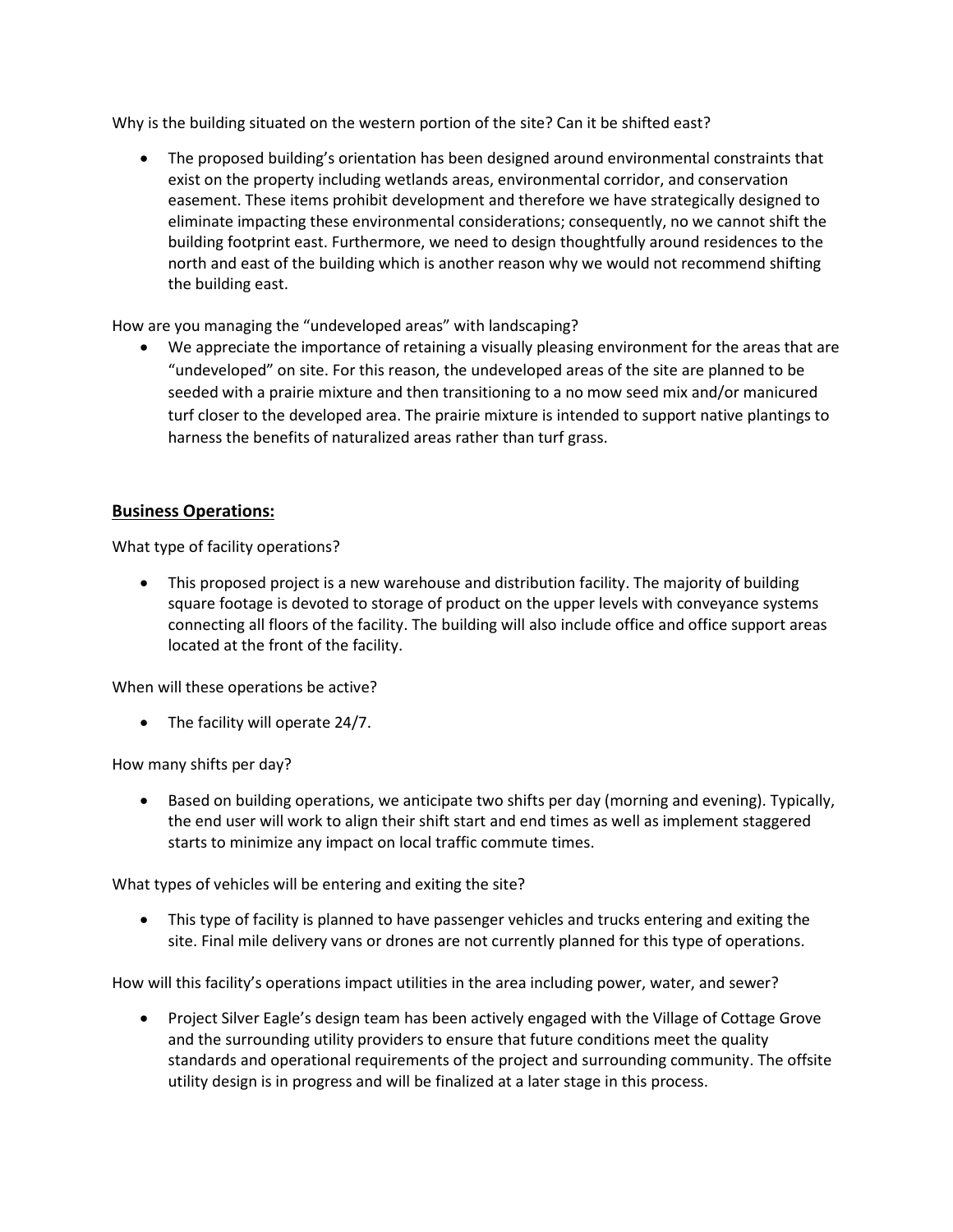How will this facility affect Public Services including garbage, police, EMS, etc.?

• As a privately owned warehouse and distribution facility, Project Silver Eagle will require minimal public services in comparison to other uses like housing or mixed-use projects. For example, our facility will manage and self-fund all onsite security, snow removal, and garbage disposal services with third party partners.

What is the environmental impact of this type of facility?

- From an operations standpoint, the potential user prioritizes implementing sustainable policies to best protect our environment. Policies include a non-idling policy for trucks that reduces emissions and a commitment to sustainability with the goal of being carbon neutral by 2040. From a design standpoint, this facility is also focused on green design strategies such as low-flow toilets, LED lighting, EV Chargers and electric heat pumps.
- Also, during the due diligence process, the development team works closely with jurisdictional authorities including the WDNR to ensure we are not impacting any existing habitats for wildlife or natural resources. Furthermore, in our site design, we have shifted the facility west to eliminate disrupting existing federal wetlands and the conservation easement on site.

# **Traffic:**

Has there been a Traffic Study conducted and submitted to the Village?

• Yes! As a part of the PUD application process and because safety is a top priority of these operations, this proposed development has submitted a comprehensive Traffic Impact Analysis (TIA) to the jurisdictional authorities who manage this site. Currently, the Traffic Study is under review and awaiting to incorporate additional feedback. Project Silver Eagle will continue to work closely with the Village, County, and WisDot on roadway improvements to prioritize the safety of the community.

How will this development impact traffic conditions in the surrounding roadway network?

• With the implementation of the proposed mitigation measures as outlined in the Traffic Impact Analysis (TIA), all intersections surrounding the proposed site are expected to continue to operate acceptably with Levels of Service (LOS) at level C or better which equates to an average delay of 20 to 25 seconds per vehicle or less. It should be noted that regulators typically consider acceptable operations as a LOS of D or better, and that with the implementation of the mitigations proposed in the TIA, all intersections surrounding the proposed site will remain under that acceptable threshold.

Will truck traffic flow from our site north on County Rd N or south of the freeway on County Rd N?

• Based on our TIA assumptions and traffic patterns which have been validated by Village and County, we would anticipate 100% of truck traffic to flow directly to and from our site to I-94. Given the access to area interstate system, the location of the Dane County Regional Airport, and the larger metropolitan areas surrounding Cottage Grove, we forecast 0% of truck traffic will flow north of our site or south of I-94 on County Rd N.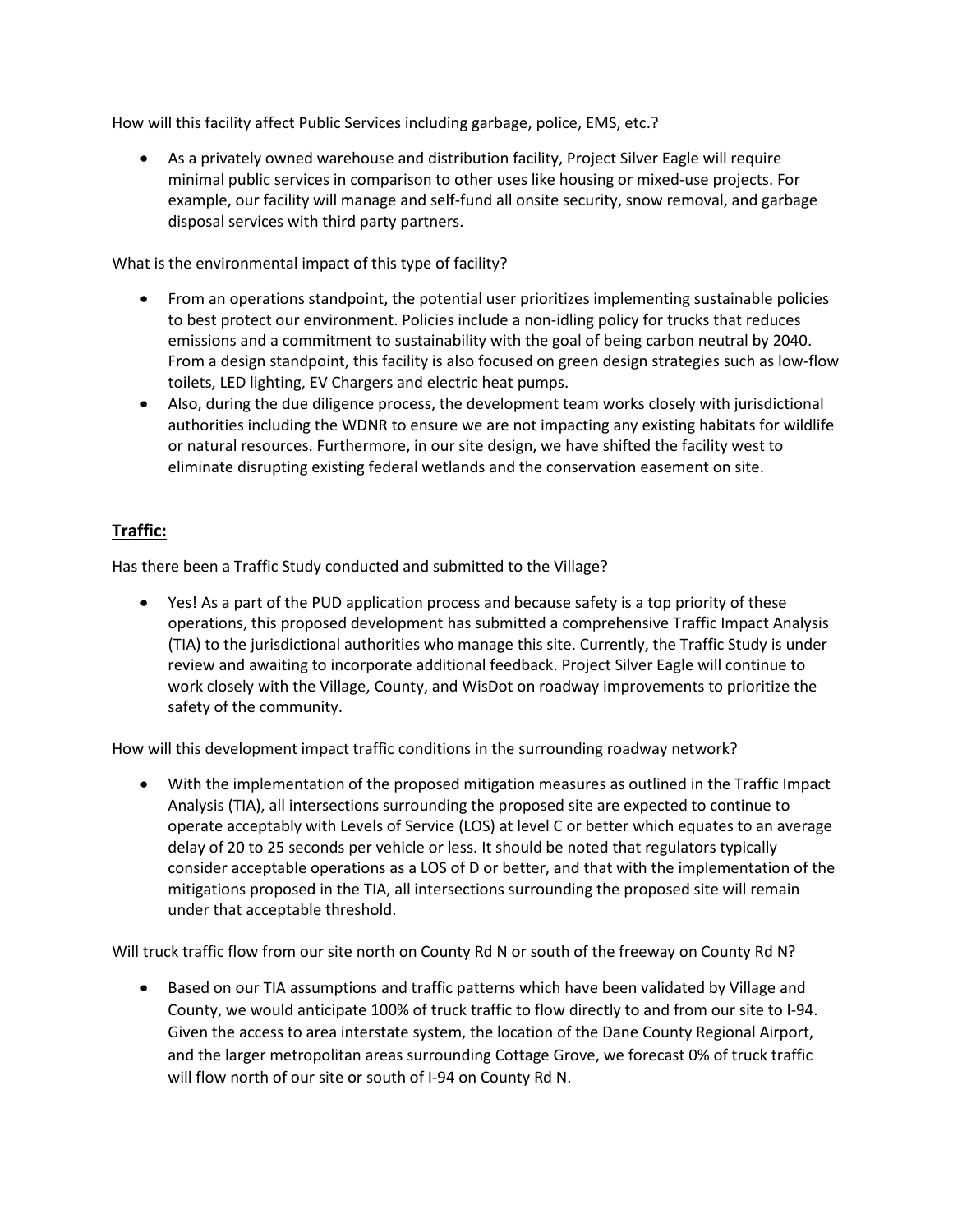What is the current proposed site access for traffic?

• As highlighted in the image below, this Project has currently proposed a total of four (4) access points for the facility. Site Driveways A, B, and C are proposed as employee accesses, while Site Driveway D will act as the primary truck access. The Guard Shack's location on County Rd N will control entry and exit of truck traffic, ensure strong security onsite, and allow for sufficient queuing on site away from the main roadway. This arrangement of proposed access is intended to provide the most amount of access flexibility for site traffic, allowing site generated traffic volumes to enter or exit the development while minimizing impacts to surrounding intersections and reducing unnecessary circulation on the public street network along the site perimeter. Please note, these recommendations are currently under review by the Village and County and are subject to change as we move further along through the development process.



What is the anticipated Client Peak AM hour and PM hour for the operations?

• Client Peak AM hour is 6:30-7:30am which is planned to be roughly 30minutes to 1 hour prior to traditional morning commuter hours. Client Peak PM hour is 5:30-6:30pm which is planned for roughly 30mins to 1 hour after to traditional evening commuter hours. Typically, the end user will work to align shift start and end times to minimize impact on local traffic commute times.

What are the overnight traffic volumes? Cars vs semi-trucks?

• For overnight traffic volume (8pm – 5am), we would anticipate roughly 66 vehicles per hour on average. This includes 26 two-way passenger vehicles and 40 two-way trucks entering and exiting the site during these hours.

How has this project designed for safe pedestrian and bicycle conditions?

• Project Silver Eagle is working closely with local Jurisdiction to ensure that roadway conditions are improved with our project; This includes multimodal paths around and to our facility.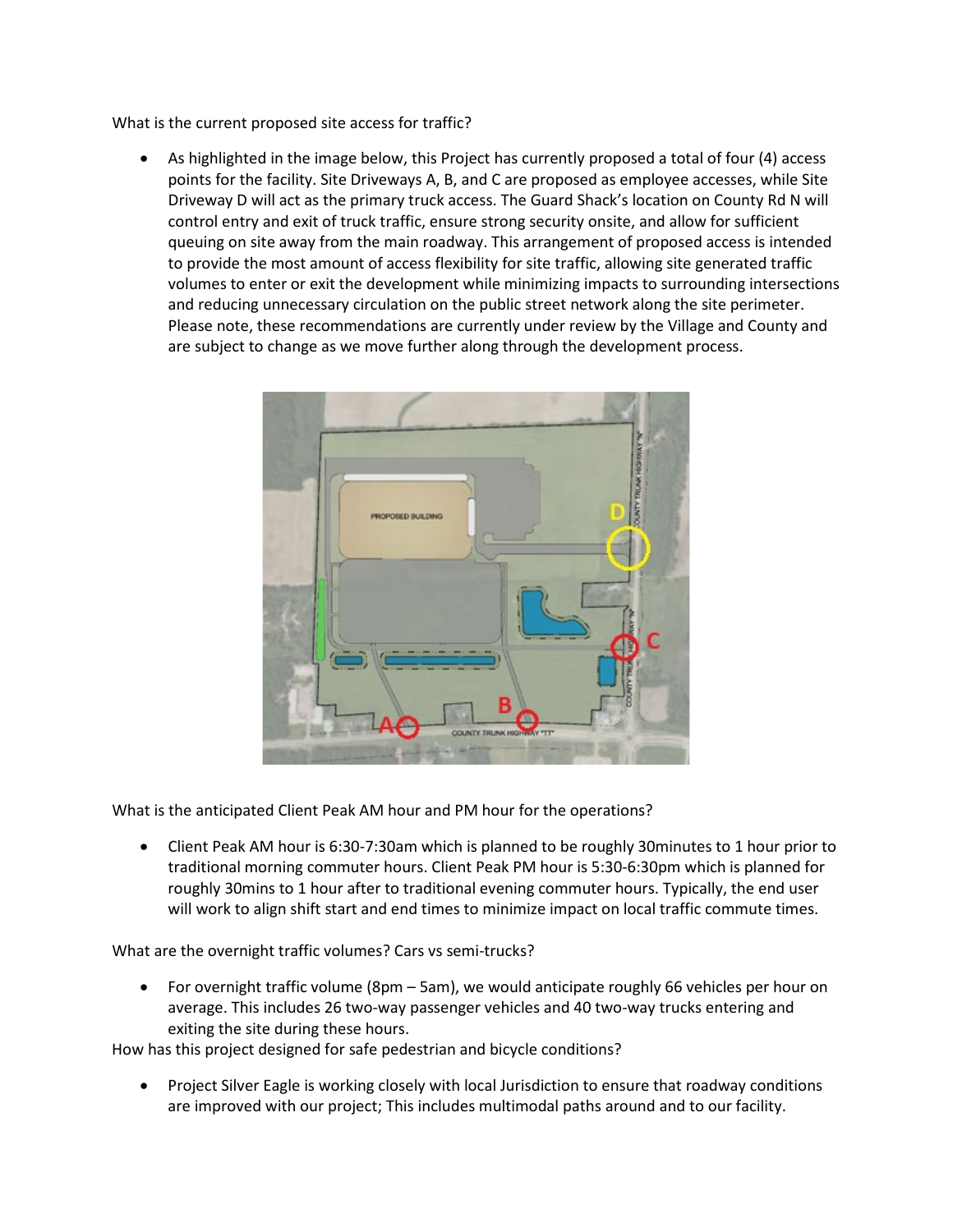Additionally, this Project will grant ROW for future bicycle paths along with improved roadways as requested by the Village and County.

## **Sound & Visual Impact:**

What are the design components that have been incorporated to reduce sound impact?

- Project goals will result in full compliance with acoustical code and aim to minimize the impact of site sound emissions. We are achieving these goals through:
	- $\circ$  Retaining wall located along the western and eastern portions of the site will block and attenuate a significant amount of noise from the site to residential receptors.
	- $\circ$  Based on feedback from the community, we have included additional sound walls on the north and western portions of the site in addition to the retaining walls.
	- o Landscaping buffer on the western portion of the site that will utilize trees that absorb sound effects as well as provide a visual barrier.
	- $\circ$  Main truck entrances entering and exiting the site on County Rd N which provides substantial distance from most residential receptors.
	- o Trailer stalls and truck parking located on the north and east portions of the site to distance from residential receptors to the west and south.
	- $\circ$  Substantial setbacks from the major roadways as well as 20ft incline change from west property line to building and parking lots based on the topography of the site.

What are the design components that have been incorporated to reduce light impact?

- As a part of the PUD application project, this project will submit a detailed site lighting plan that compiles with the Village's and County's light ordinances. Lighting is an important component to ensuring the facility is safe for all employees and the project is designed for all lighting to stay within the property lines. We are achieving these goals by:
	- $\circ$  Light poles are set within the parking areas and trailer vard, and only come out towards the property line at the access driveways into the property.
	- $\circ$  Light fixtures are designed with cut off shields to keep the lighting at the parking lots, trailer yards and driveways. The light fixtures do not project light upwards, just down towards the ground.
	- $\circ$  Light fixtures mounted on the building face are at the ground floor level only and are there to provide the required lighting for safe emergency egress of the facility per code.
	- o The combination of the retaining walls, the 20ft incline change from west property line to building and parking lots, and the site setbacks from the adjacent roads offer additional protection for site lighting.

Do the lighting specs meet Dark Sky Lighting standards?

• Yes - Our site lighting fixtures are "Dark Sky Compliant" which means they have an upplight rating of 0. Based on the PUD application process, we have submitted a spec sheet and lighting plan to the local jurisdiction for their review to ensure we are exceeding all lighting code and ordinances.

Will there be light refraction from inside the building through the windows?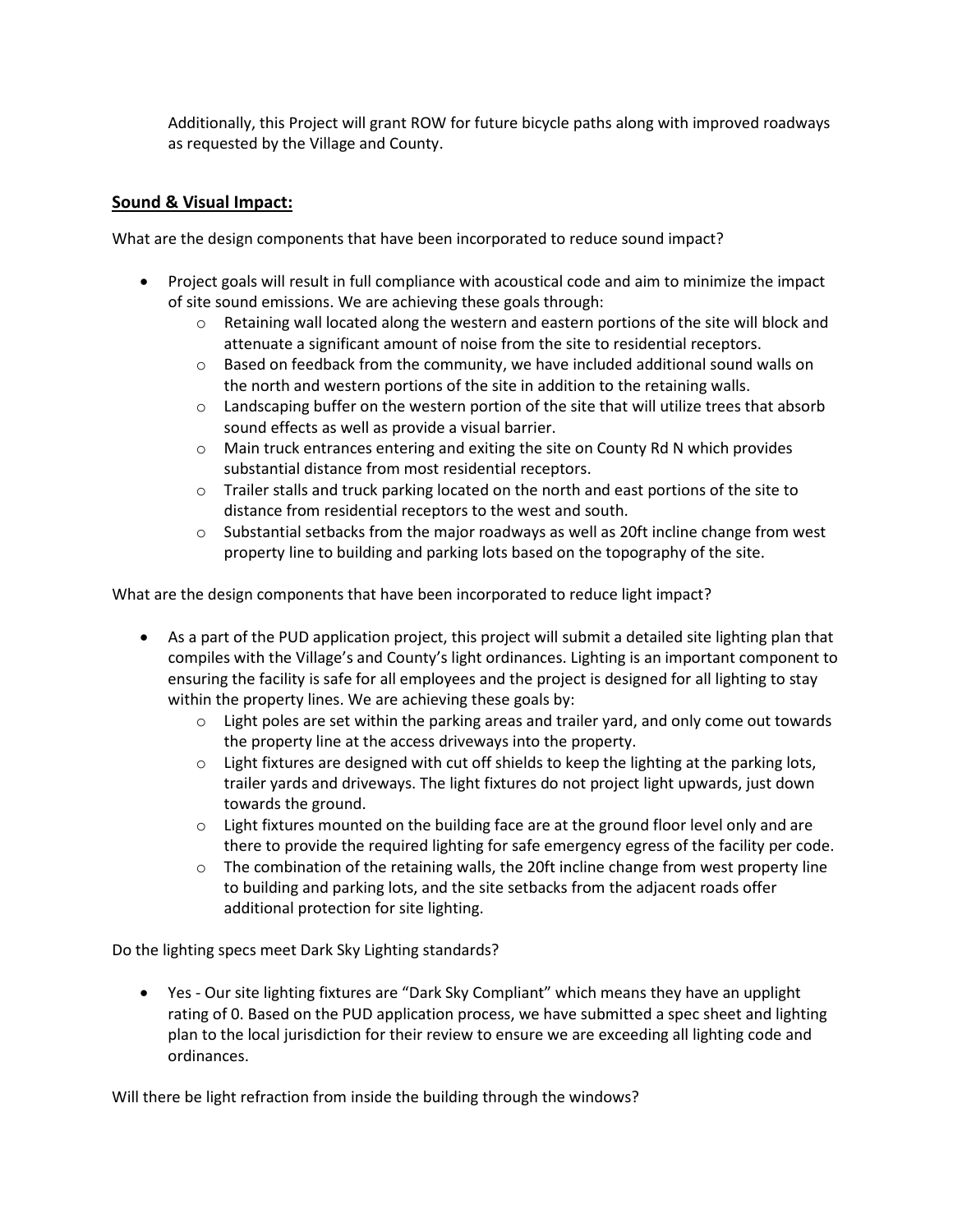• The windows that are incorporated into the exterior façade of the building are used for breakroom spaces to enhance the workplace experience. These breakrooms don't have massive lumen requirements and would be lit similarly to anyone's kitchen. Based on the low lighting requirements and building setbacks from the surrounding neighbors, we do not believe there will be any lighting issues from inside the building to neighboring parcels. Furthermore, removing them would mean that employees would not have any views to the outside of the facility during their break, which we do not recommend for employee well-being. As an additional solution, once the building is operational, we can place blinds at the windows in the facility and add signage to say "Close Blinds During Night Hours".

Is the landscaping in the buffer zone selected to be best suited for sound and visual limitation?

• The selections within the buffer zones have been designed to provide visual screening as well as helping to block sound. The city ordinance requires an opacity factor of 1 (in their buffer yard chart). A typical project under this zoning category would only require an opacity factor of 0.4. Installing plant material to an opacity level of 1 instead of 0.4 results in more than double the number of plantings installed, which translates into a large number of trees in each of these areas. The planting scheme for these areas was to use a mix of all the different classifications of trees to create a layered effect. Evergreen trees were placed strategically to provide visual screening for the residences during the winter months and also aid in sound reduction. Deciduous trees were placed with low trees closer to the residences and a mix of canopy levels as you get farther away. This variety in planting types and plant structures will help to trap and break up sound so that it will not be reflecting and bouncing around.

**If there are any additional questions, do not hesitate to email directly at [mbaerblaska@trammellcrow.com.](mailto:mbaerblaska@trammellcrow.com)**

**Exhibit A:** Updated Site Plan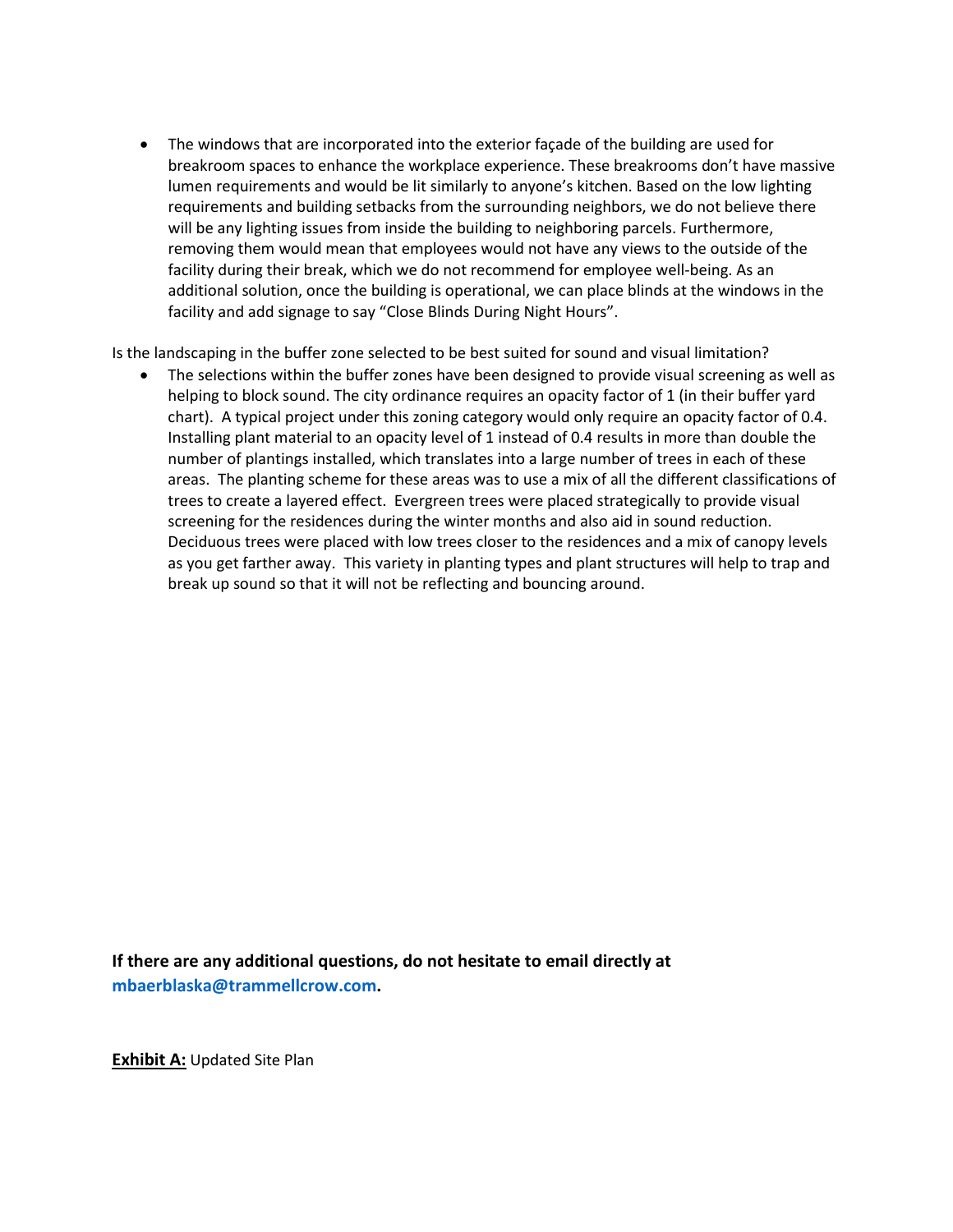

**Exhibit B:** Perspective Views